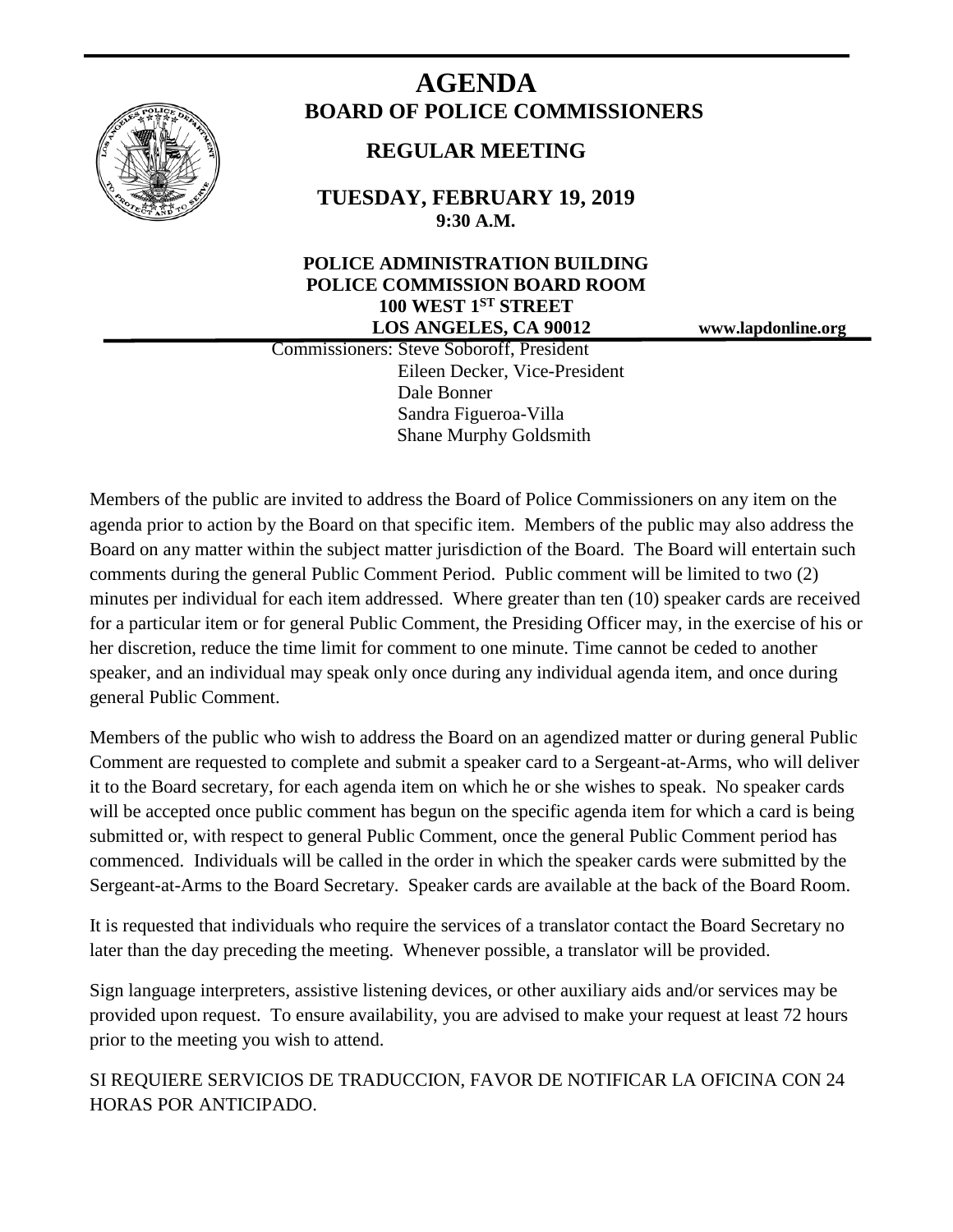#### **1. CONSENT AGENDA ITEMS**

A. DEPARTMENT'S REPORT, dated February 15, 2019, relative to a monetary donation in the amount of \$282.07, from the Valley Traffic Advisory Council, to be used to reimburse an officer for the purchase of eight pieces of E-Track rails with heavy cargo hooks. The E-Track rail system and locking cargo hooks will be used to safely transport mini-cycles used in a divisional National youth Project Utilizing Mini-cycles grant, for the benefit of Valley Traffic Division, as set forth. **[\[BPC #19-0054\]](http://www.lapdpolicecom.lacity.org/021919/BPC_19-0054.pdf)** 

Recommendation(s) for Board action:

APPROVE the Department's report and ACCEPT the donation.

B. DEPARTMENT'S REPORT, dated February 15, 2019, relative to a monetary donation in the amount of \$870.00, from the Los Angeles Dodgers, LLC., to be utilized for food and recreational activities and events for the benefit of the Northeast Area Cadet Program, as set forth. **[\[BPC #19-0055\]](http://www.lapdpolicecom.lacity.org/021919/BPC_19-0055.pdf)** 

Recommendation(s) for Board action:

APPROVE the Department's report and ACCEPT the donation.

C. DEPARTMENT'S REPORT, dated February 15, 2019, relative to a monetary donation in the amount of \$3,000.00, from BLEND, to be utilized for food and recreational activities and events for the benefit of the Northeast Area Cadet Program, as set forth.

[\[BPC #10-0056\]](http://www.lapdpolicecom.lacity.org/021919/BPC_19-0056.pdf)

Recommendation(s) for Board action:

APPROVE the Department's report and ACCEPT the donation.

D. DEPARTMENT'S REPORT, dated February 13, 2019, relative to the donation of two Recon Throwbots XT, valued at \$32,430, for the benefit of Metropolitan Division, as set forth. **IBPC #19-0057]** 

Recommendation(s) for Board action:

RECEIVE the Department's report and TRANSMIT to the Mayor and City Council for acceptance.

E. DEPARTMENT'S REPORT, dated January 29, 2019, relative to the request for authority to destroy obsolete records – duplicate/official records for West Los Angeles Area, as set forth. **IDPC #19-0058]** 

Recommendation(s) for Board action:

APPROVE the Department's report and TRANSMIT to the City Clerk, Records Management Officer.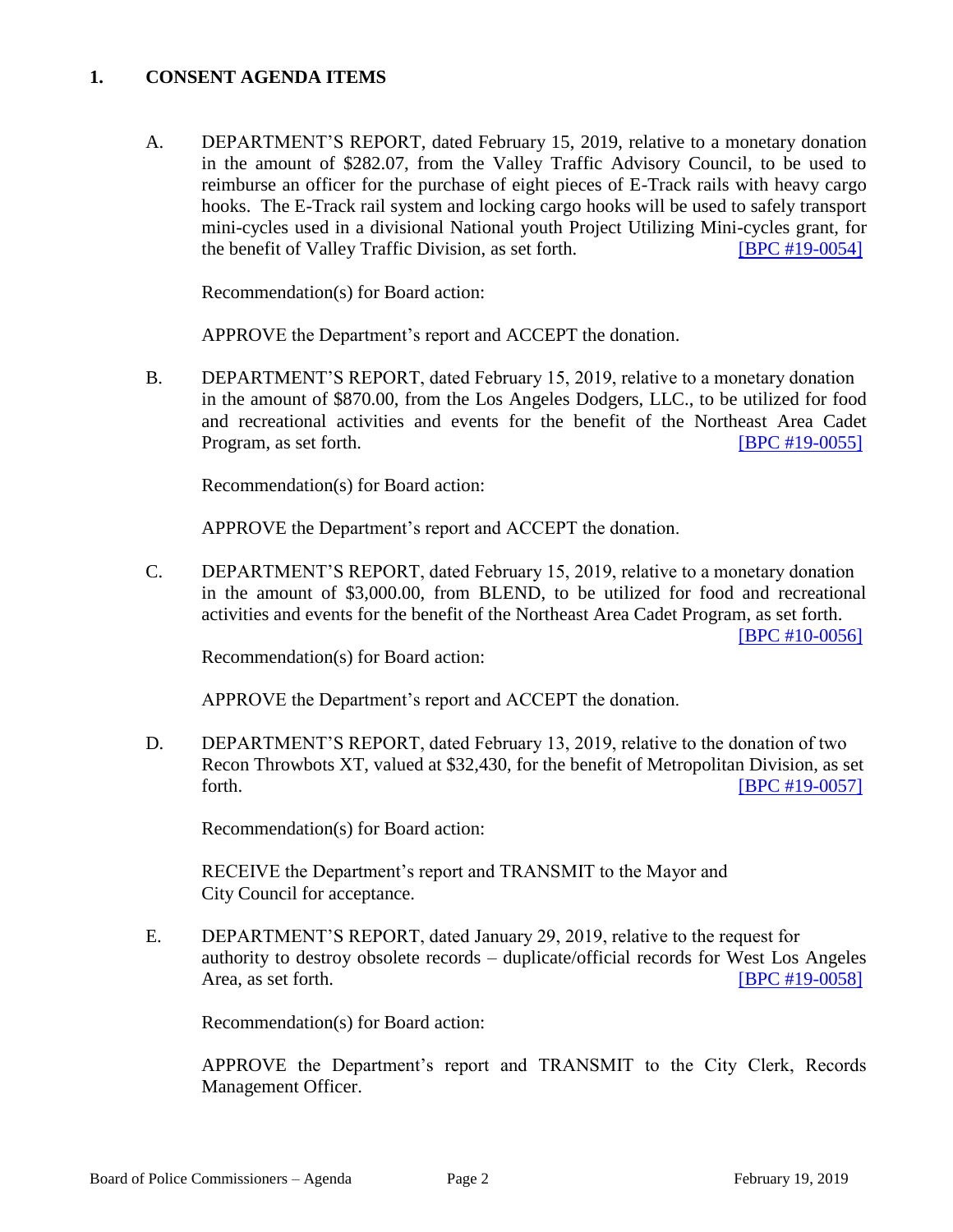F. DEPARTMENT'S REPORT, dated January 22, 2019, relative to the request for authority to destroy obsolete duplicate records – duplicate/official records for West Valley Area, as set forth. [\[BPC #19-0059\]](http://www.lapdpolicecom.lacity.org/021919/BPC_19-0059.pdf)

Recommendation(s) for Board action:

APPROVE the Department's report and TRANSMIT to the City Clerk, Records Management Officer.

#### **2**. **REGULAR AGENDA ITEMS**

A. DEPARTMENT'S REPORT, dated February 13, 2019, relative to the grant application and award for the Internet Crimes Against Children Program from the California Governor's Office of Emergency Services, as set forth. **[\[BPC #19-0051\]](http://www.lapdpolicecom.lacity.org/021919/BPC_19-0051.pdf)** 

Recommendation(s) for Board action:

APPROVE the Department's report and TRANSMIT concurrently to the Mayor and City Council.

B. DEPARTMENT'S REPORT, dated February 13, 2019, relative to the grant application and award for the Fiscal Year 2018-2020 Intellectual Property Enforcement Program grant, as set forth.  $[BPC #19-0052]$ 

Recommendation(s) for Board action:

APPROVE the Department's report and TRANSMIT concurrently to the Mayor and City Council.

C. DEPARTMENT'S REPORT, dated February 13, 2019, relative to the Arrest, Booking, and Charging Audit – Specialized Entities (AD No. 18-006), as set forth.

[\[BPC #19-0053\]](http://www.lapdpolicecom.lacity.org/021919/BPC_19-0053.pdf)

Recommendation(s) for Board action:

APPROVE the Department's report.

## **3. REPORT OF THE CHIEF OF POLICE**

- Significant Incidents and activities occurring during the period of February 12, 2019 through February 19, 2019
- Crime Statistics

.

• Department Personnel Strength

#### **4. PUBLIC COMMENT PERIOD**

#### **5. CLOSED SESSION ITEMS**